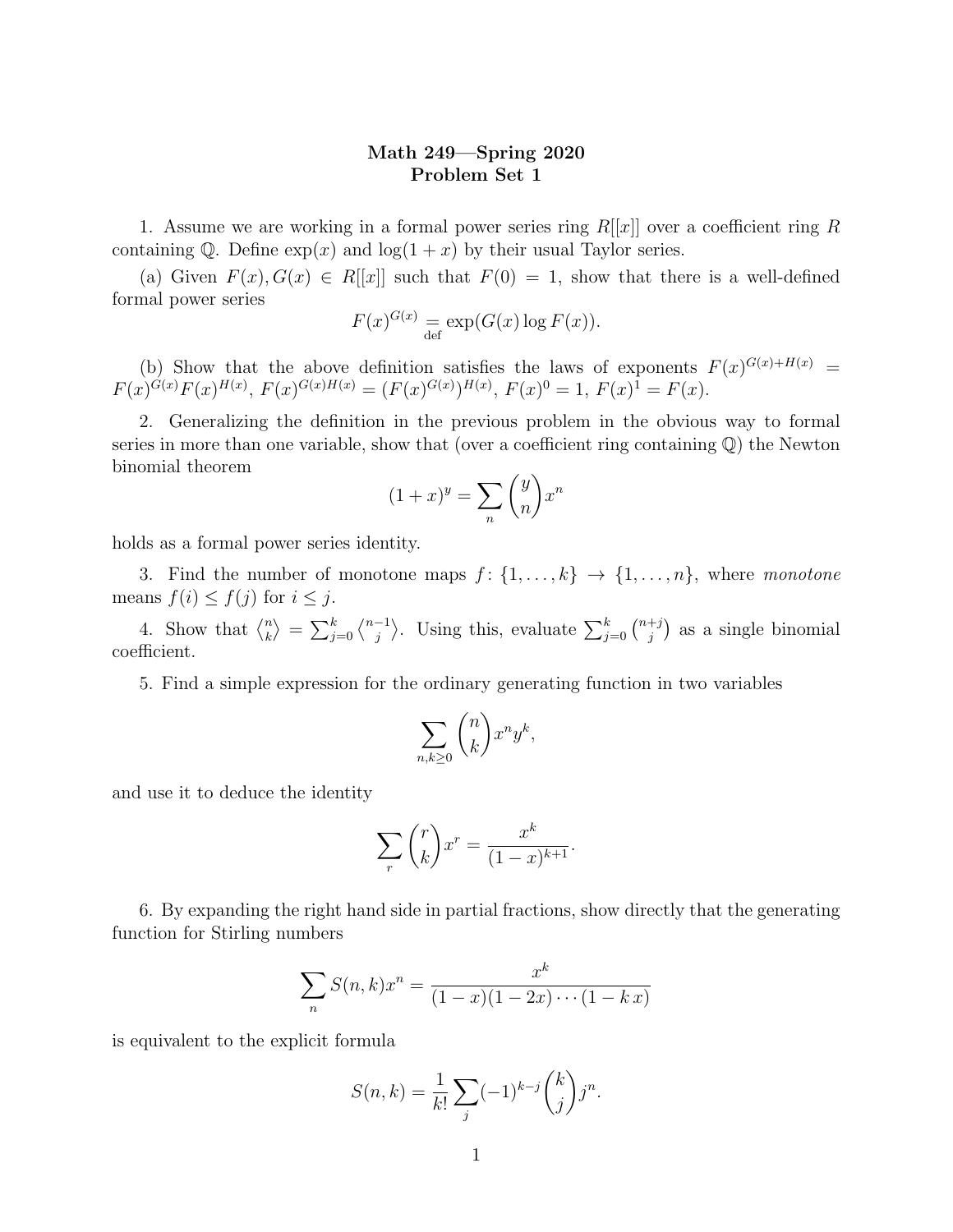7. A perfect matching on a set S of  $2n$  elements is a partition of S into n blocks of 2 elements each. Taking  $S = [2n] = \{1, 2, \dots, 2n\}$ , and thinking of the blocks in a matching as the edges of a graph, call edges of the form  $\{i, i + 1\}$  short, and all other edges long.

(a) Show that the number of perfect matchings on a  $2n$ -element set is

$$
(2n-1)(2n-3)\cdots 3\cdot 1.
$$

(b) Let  $M_n(x)$  be the ordinary generating function that counts perfect matchings on [2n] with weight  $x^s$ , where s is the number of short edges, so for instance  $M_2(x) = 1 + x + x^2$ . Prove the recurrence

$$
M_n(x) = (x + 2n - 2)M_{n-1}(x) + (1 - x)\frac{d}{dx}M_{n-1}(x).
$$

8. Let  $p_{+}(n)$  be the the number of partitions of n with an even number of parts and  $p_-(n)$  the number with an odd number of parts. Let  $p_{DO}(n)$  be the number of partitions of n with distinct odd parts, and let  $k(n)$  be the number of partitions  $\lambda$  of n such that  $\lambda = \lambda^*$ . Prove that

$$
k(n) = p_{DO}(n) = (-1)^n (p_+(n) - p_-(n)).
$$

Hint: if  $\lambda = \lambda^*$ , dissect the diagram of  $\lambda$  into 'hooks' whose sizes are odd and distinct.

9. The *Durfee square* of a partition  $\lambda$  is the largest  $k \times k$  square that fits inside its Young diagram. Use Durfee squares to prove the following identities [Stanley, 2nd ed., Proposition 1.8.6(b) and Ex. 1.76]:

(a)

$$
\prod_{i\geq 1} \frac{1}{1 - tx^i} = \sum_{k\geq 0} \frac{t^k x^{k^2}}{(1 - x) \cdots (1 - x^k)(1 - tx) \cdots (1 - tx^k)}
$$
\n(b)\n
$$
\prod_{i\geq 1} (1 + tx^{2i-1}) = \sum_{k\geq 0} \frac{t^k x^{k^2}}{(1 - x)^{k^2}} = \sum_{k\geq 0} \frac{t^k x^{k^2}}{(1 - x)^{k^2}} = \sum_{k\geq 0} \frac{t^k x^{k^2}}{(1 - x)^{k^2}} = \sum_{k\geq 0} \frac{t^k x^{k^2}}{(1 - x)^{k^2}} = \sum_{k\geq 0} \frac{t^k x^{k^2}}{(1 - x)^{k^2}} = \sum_{k\geq 0} \frac{t^k x^{k^2}}{(1 - x)^{k^2}} = \sum_{k\geq 0} \frac{t^k x^{k^2}}{(1 - x)^{k^2}} = \sum_{k\geq 0} \frac{t^k x^{k^2}}{(1 - x)^{k^2}} = \sum_{k\geq 0} \frac{t^k x^{k^2}}{(1 - x)^{k^2}} = \sum_{k\geq 0} \frac{t^k x^{k^2}}{(1 - x)^{k^2}} = \sum_{k\geq 0} \frac{t^k x^{k^2}}{(1 - x)^{k^2}} = \sum_{k\geq 0} \frac{t^k x^{k^2}}{(1 - x)^{k^2}} = \sum_{k\geq 0} \frac{t^k x^{k^2}}{(1 - x)^{k^2}} = \sum_{k\geq 0} \frac{t^k x^{k^2}}{(1 - x)^{k^2}} = \sum_{k\geq 0} \frac{t^k x^{k^2}}{(1 - x)^{k^2}} = \sum_{k\geq 0} \frac{t^k x^{k^2}}{(1 - x)^{k^2}} = \sum_{k\geq 0} \frac{t^k x^{k^2}}{(1 - x)^{k^2}} = \sum_{k\geq 0} \frac{t^k x^{k^2}}{(1 - x)^{k^2}} = \sum_{k\geq 0} \frac{t^k x^{k^2}}{(1 - x)^{k^2}} = \sum_{k\geq 0} \frac{t^k x^{k^2}}{(1 - x)^{
$$

$$
\prod_{i\geq 1} (1 + tx^{2i-1}) = \sum_{k\geq 0} \frac{t^k x^{k^2}}{(1 - x^2) \cdots (1 - x^{2k})}
$$

10. Use Durfee squares to obtain an identity analogous to part (a) of the previous problem, but enumerating partitions with distinct parts. Then deduce Sylvester's identity

$$
\prod_{i\geq 1} (1-tx^i) = 1 + \sum_{n\geq 1} (-1)^n t^n \left( x^{(3n^2+n)/2} \prod_{i=1}^n \frac{1-tx^i}{1-x^i} + x^{(3n^2-n)/2} \prod_{i=1}^{n-1} \frac{1-tx^i}{1-q^i} \right)
$$

and Euler's pentagonal number theorem

$$
\prod_{i\geq 1} (1-x^i) = 1 + \sum_{n\geq 1} (-1)^n (x^{(3n^2+n)/2} + x^{(3n^2-n)/2}).
$$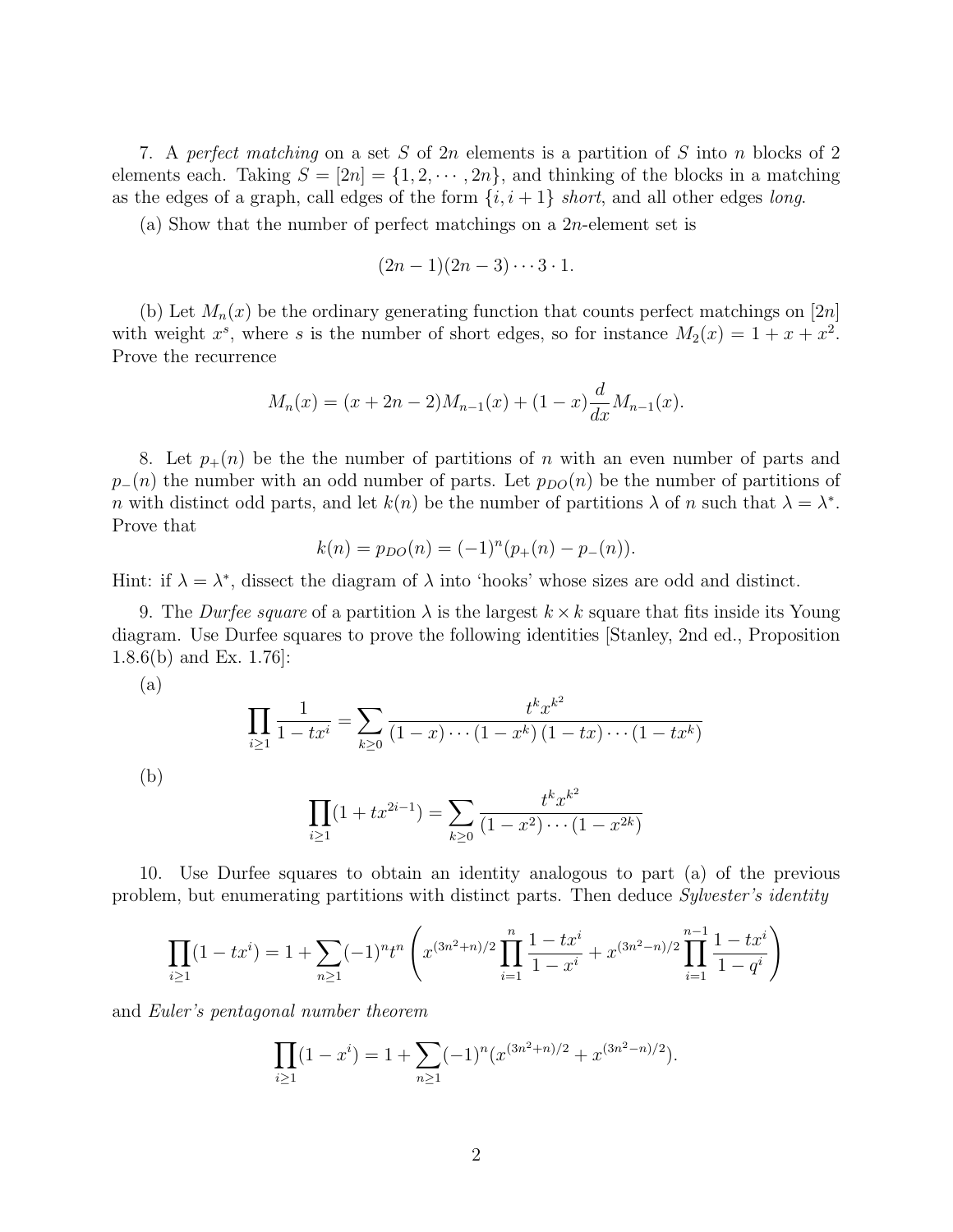11. Show that the Stirling numbers of the second kind  $S(n, k)$  have a q-analog  $S_q(n, k)$ characterized by any of the following properties, where  $[k]_q = (1 - q^k)/(1 - q) = 1 + q + \cdots$  $q^{k-1}$  is the q analog of k.

(a) They satisfy the recurrence

$$
S_q(n,k) = [k]_q S_q(n-1,k) + q^{k-1} S_q(n-1,k-1),
$$

with initial condition  $S_q(0, n) = S_q(n, 0) = \delta_{0,n}$ .

(b) They satisfy the following q-analog of the classical formula  $x^n = \sum_k S(n, k)(x)_k$ :

$$
[r]_q^n = \sum_k S_q(n,k)[r]_q[r-1]_q \cdots [r-k+1]_q
$$

 $(c)$  For each k, they are given by the ordinary generating function

$$
\sum_{n} S_q(n,k)x^n = \frac{q^{\binom{k}{2}}x^k}{(1-x)(1-[2]_q x)\cdots(1-[k]_q x)}.
$$

(d) Given a partition  $\pi = \{B_1, \ldots, B_k\}$  of [n], with the blocks numbered so that  $\min(B_i) < \min(B_j)$  for  $i < j$ , define  $\nu(\pi) = \sum_i (i-1)|B_i|$ . Then  $S_q(n,k) = \sum_{\pi} q^{\nu(\pi)}$ , where the sum is over partitions of  $[n]$  into k blocks.

12. Given a species F, define  $F'(S)$  to be the set of F structures on the set  $S[\{\ast\}]$  given by adjoining a new distinguished element to  $S$ . For example, if  $F$  is the species of unrooted trees, then  $F'$  is the species of rooted forests.

(a) Show that the exponential generating function for  $F'$  is the derivative  $F(x)'$  of the exponential generating function for F.

(b) Describe  $F'$  when  $F$  is the species  $L$  of linear orderings, find both exponential generating functions from other principles, and check part (a) in this case.

13. A *distribution* is a function together with a linear ordering on the preimage of each element of the codomain. Let  $J_k$  be the species such that  $J_k(S)$  is the set of distributions from S to  $\{1,\ldots,k\}$ .

(a) Find the exponential generating function for  $J_k$ , and from it obtain the formula  $(n + k - 1)<sub>n</sub>$  for the number of distributions from an n element set to a k element set.

(b) Do the same for the species of surjective distributions, obtaining the formula

$$
(n)_k(n-1)_{n-k}
$$

for the number of them.

14. Let M be the species such that  $M(S)$  is the set of perfect matchings on S.

(a) Find its exponential generating function  $M(x)$  directly from species principles.

(b) Deduce algebraically the formula  $n!! = (2n-1)(2n-3)\cdots 3 \cdot 1$  for the number of perfect matchings on a set of 2n elements.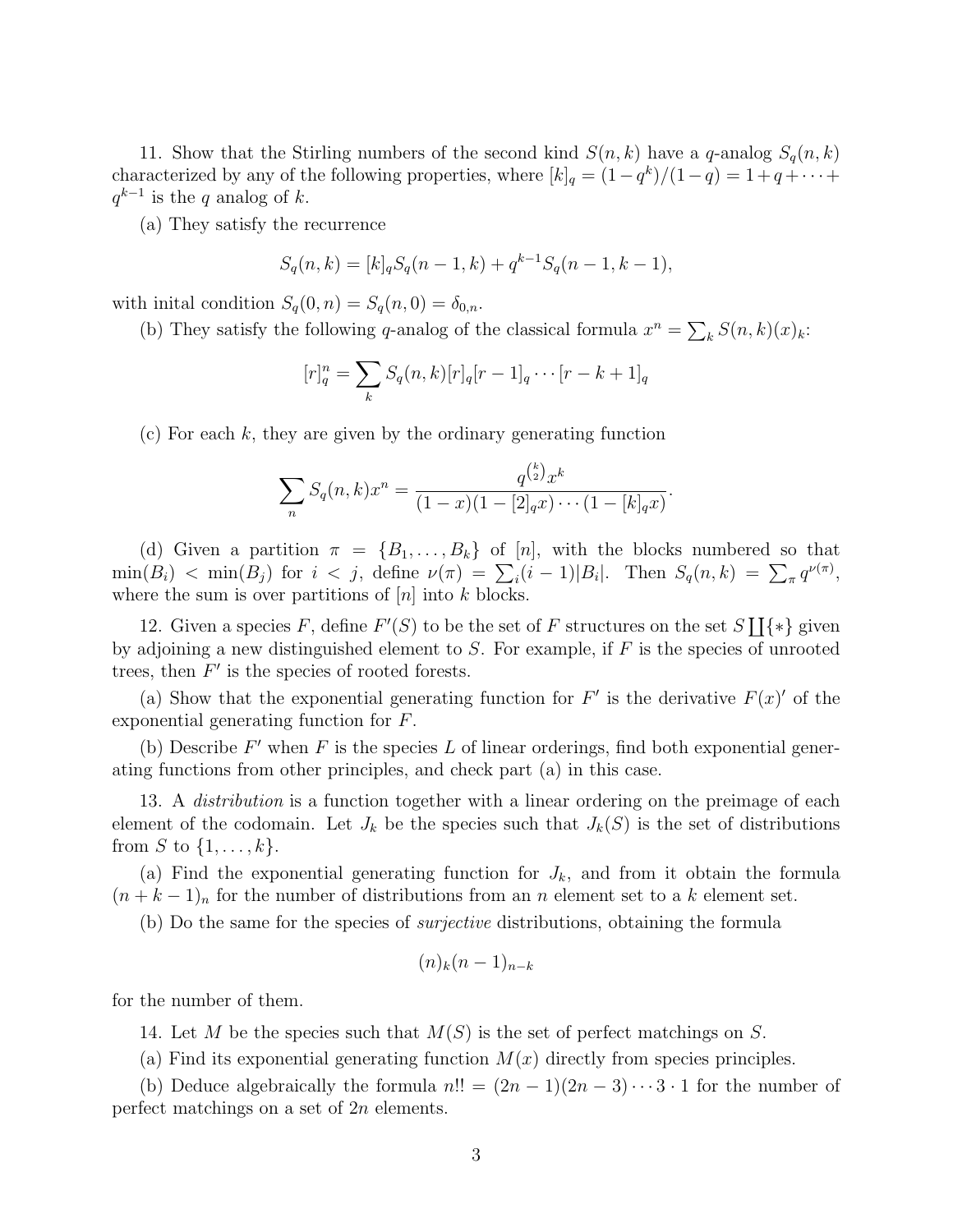In the following problems we continue to use the 'double factorial' notation n!! for the product the first n odd numbers.

15. Let  $e_{2n}$  be the number of permutations  $\sigma$  of a set of 2n elements with the property that every cycle of  $\sigma$  has even length.

(a) Find the exponential generating function  $\sum_{n} e_{2n}x^{2n}/(2n)!$ .

(b) Deduce that  $e_{2n} = (n!!)^2$ .

16. (a) From the preceding problems it follows that the number of permutations of a  $2n$ element set S with only even cycles is equal to the number of pairs of perfect matchings on S. Construct a direct bijection between the two (to do this you will probably need to fix the set S to be  $[2n]$  and make some auxiliary choices).

(b) Show that the species of permutations with even-length cycles and the species of pairs of perfect matchings are not equivalent. This can be understood as explaining the need for auxiliary choices in part (a).

17. (a) Find the exponential generating function  $\sum_{n} r_n x^n/n!$ , where  $r_n$  is the number of permutations of odd order of an n element set.

(b) Deduce that  $r_{2n} = (n!!)^2$  and  $r_{2n+1} = (2n+1)(n!!)^2$ .

18. A map  $f: S \to S$  is *idempotent* if  $f^2 = f$ . Find the exponential generating function for the species of idempotent maps.

19. (a) The *diameter d* of a tree T is the maximum length of a path in T (a path of length n has n edges and  $n + 1$  vertices). Prove that if d is even then all paths of length d have the same middle vertex, called the *center* of  $T$ , and if  $d$  is odd, then all paths of length d have the same middle edge, called the bicenter of T.

(b) Show that if d is even, the species of labelled unrooted trees of diameter d is equivalent to the species of labelled rooted trees of height  $d/2$  with the property that at least two children of the root are roots of subtrees of height  $d/2 - 1$ .

(c) Show that if d is odd, the species of labelled unrooted trees of diameter d is equivalent to the species of unordered pairs of disjoint rooted trees of height  $(d-1)/2$ .

(d) Let  $T_h$  be the species of labelled rooted trees of height h, and let  $T_{\leq h} = T_0 + \cdots + T_h$ . Show that these are given by the recurrence

$$
T_0 = X
$$
  
\n
$$
T_h = X((E - 1) \circ T_{h-1})(E \circ T_{\leq h-2}) \text{ for } h > 0.
$$

(e) Use (a), (b) and (c) to express the species  $U_d$  of labelled unrooted trees of diameter d in terms the species  $T_h$ .

(f) Use (d) and (e) to calculate the number of labelled unrooted trees of diameter d on n vertices, for  $n \leq 5$  and all d. Check that your answers summed over d agree with the known formula  $n^{n-2}$ .

 $(g)$  Use (d) and (e) to calculate the number of unlabelled unrooted trees of diameter d on *n* vertices, for  $n \leq 5$  and all *d*. Check your answers by listing the trees.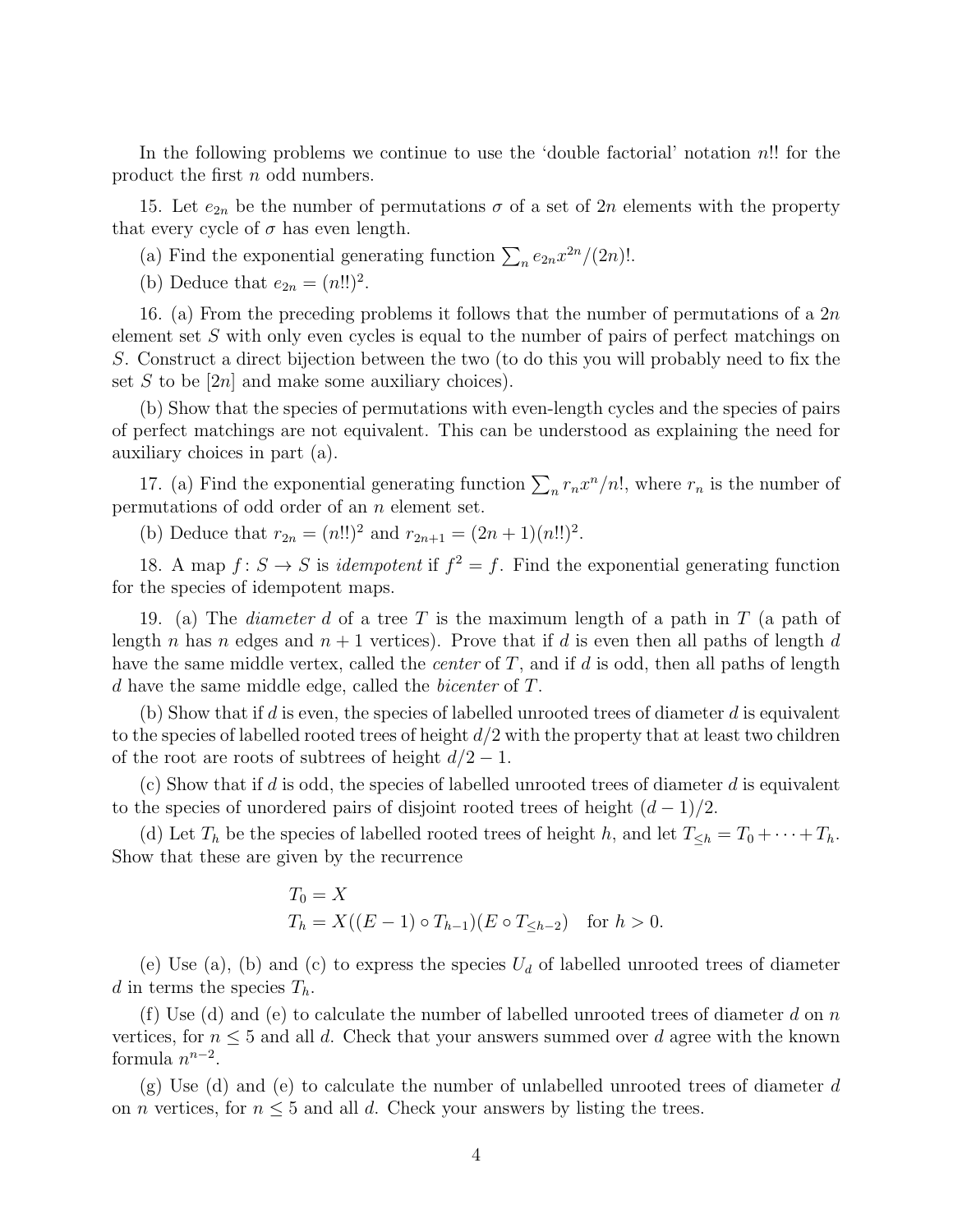20. Use species generating function methods to find the number of unlabelled unrooted forests on *n* vertices for  $n \leq 6$ .

21. (a) Show that the exponential generating function for the species of labelled unrooted forests is given by

$$
F(x) = \exp \sum_{n=1}^{\infty} n^{n-2} \frac{x^n}{n!}.
$$

(b) Use (a) to calculate the number of labelled unrooted forests on |n| for  $n \leq 6$ .

(c) Modify (a) to get a mixed ordinary/exponential generating function  $F(t, x)$  for the species of labelled unrooted forests weighted by  $t^k$  for a forest with k components. Use this to refine your answer to (b) to count forests by number of components.

22. (a) Verify by direct calculation that the cycle index  $Z<sub>C</sub>$  for the species of cyclic orderings (i.e., permutations with one cycle) is given by

$$
Z_C = \sum_{n=1}^{\infty} \frac{\phi(n)}{n} \log \frac{1}{1 - p_n},
$$

where  $\phi$  is Euler's totient function:  $\phi(n)$  is the number of integers  $r \in [n]$  relatively prime to n.

(b) Check that  $Z_C(x, 0, ...)$  and  $Z_C(x, x^2, ...)$  agree, respectively, with the exponential generating function for the species of cyclic orderings, and the ordinary generating function for cyclic orderings up to isomorphism.

(c) Recall that the cycle index of the trivial species is given by

$$
Z_E = \exp \sum_{n=1}^{\infty} p_n/n.
$$

Verify that the plethysm  $Z_E * Z_C$  agrees with the formula we obtained by direct calculation for the cycle index of the species of permutations,

$$
Z_P = \prod_{n=1}^{\infty} \frac{1}{1 - p_n}.
$$

23. (a) From Cayley's tree generating function derive the identity

$$
\sum_{F} \prod_{i=1}^{n} x_i^{c_F(i)} = {n-1 \choose k-1} (x_1 + \dots + x_n)^{n-k},
$$

where the sum is over rooted forests F with k components on vertices  $\{1, \ldots, n\}$ , and  $c_F(i)$ denotes the number of children of vertex  $i$  in  $F$ .

(b) Deduce the identity

$$
\sum_{F} \prod_{i=1}^{n} h_{c_F(i)} = {n-1 \choose k-1} \langle \frac{x^{n-k}}{(n-k)!} \rangle H(x)^n,
$$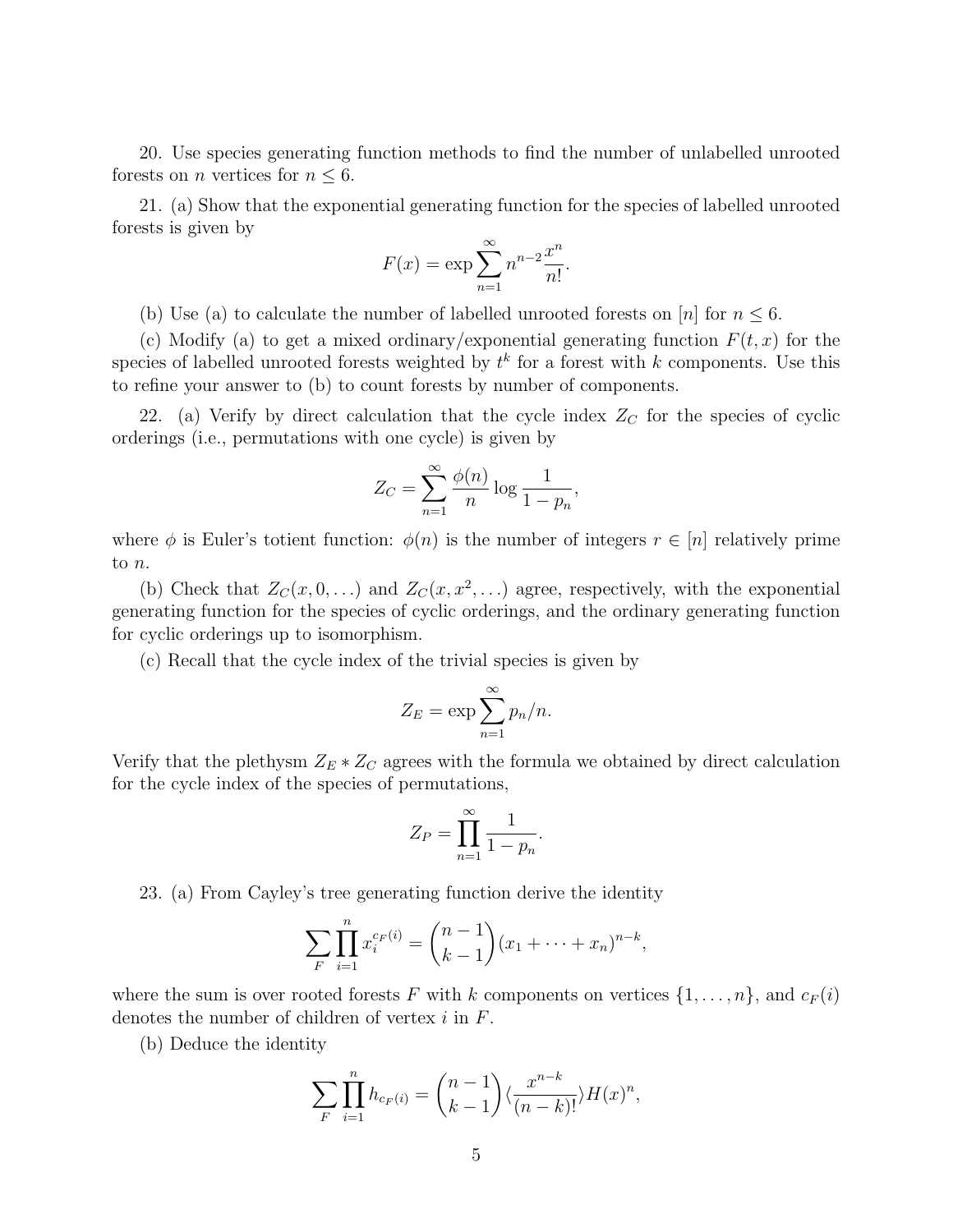where  $H(x) = \sum_{m} h_m x^m / m!$  is a generic formal power series written in exponential form and  $\langle \cdot \rangle$  denotes taking a coefficient.

(c) Let H be the 'generic species' with exponential generating function  $H(x)$ , that is, the trivial species, but enumerated by assigning weight  $h_n$  to the one structure on any set with *n* elements. Let  $F(x)$  be the solution of the formal functional equation

$$
F(x) = x H(F(x))
$$

(that is, assuming  $h_0$  invertible, the functional composition inverse of  $x/H(x)$ ). Using (b) and a species interpretation of  $F(x)$ , obtain the generalized Lagrange inversion formula

$$
\langle \frac{x^n}{n!} \rangle F(x)^k / k! = \binom{n-1}{k-1} \langle \frac{x^{n-k}}{(n-k)!} \rangle H(x)^n,
$$

or equivalently,

$$
\langle x^n \rangle F(x)^k = \frac{k}{n} \langle x^{n-k} \rangle H(x)^n.
$$

24. In class we showed that the number of unlabelled ordered rooted trees with  $n + 1$ vertices is equal to the Catalan number  $C_n = \binom{2n}{n}$  $\binom{2n}{n} / (n+1).$ 

(a) A binary tree is an ordered rooted tree in which every non-leaf node has exactly two children. Note that every binary tree has an odd number of vertices. Show that the number of binary trees with  $2n + 1$  vertices is equal to  $C_n$ .

(b) A lisp tree is an at most binary tree in which the children of each node are distinguished as left and right. That is, if there are two children, they are ordered, and if there is one child, we still distinguish two cases. Show that the number of lisp trees with  $n$  vertices is equal to  $C_n$ .

(c) Find bijections between the above mentioned three kinds of trees enumerated by  $C_n$ .

25. Prove that the number of ordered rooted trees with  $n + 1$  vertices and j leaves is equal to

$$
\frac{1}{n+1} \binom{n+1}{j} \binom{n-1}{n-j}.
$$

26. In class we saw that if formal series  $A(x)$  and  $B(x)$  are related by  $xB(x)$  being the functional composition inverse of  $x/A(x)$ , then the coefficient  $b_n$  of  $x^n$  in  $B(x)$  is given in terms of the coefficients of  $A(x)$  by summing the weight

$$
\prod_{v \in T} a_{c_T(v)}
$$

over ordered unlabelled rooted trees T on  $n+1$  vertices, where  $c_T(v)$  is the number of children of vertex  $v$  in  $T$ .

We also saw, separately, that  $b_n$  is the sum, over Dyck paths D of order n, of the monomial  $a_{r_0}, \ldots, a_{r_n}$ , where  $r_i$  is the number of South steps in D on the vertical line  $x = i$  (so  $r_n = 0$ ) always).